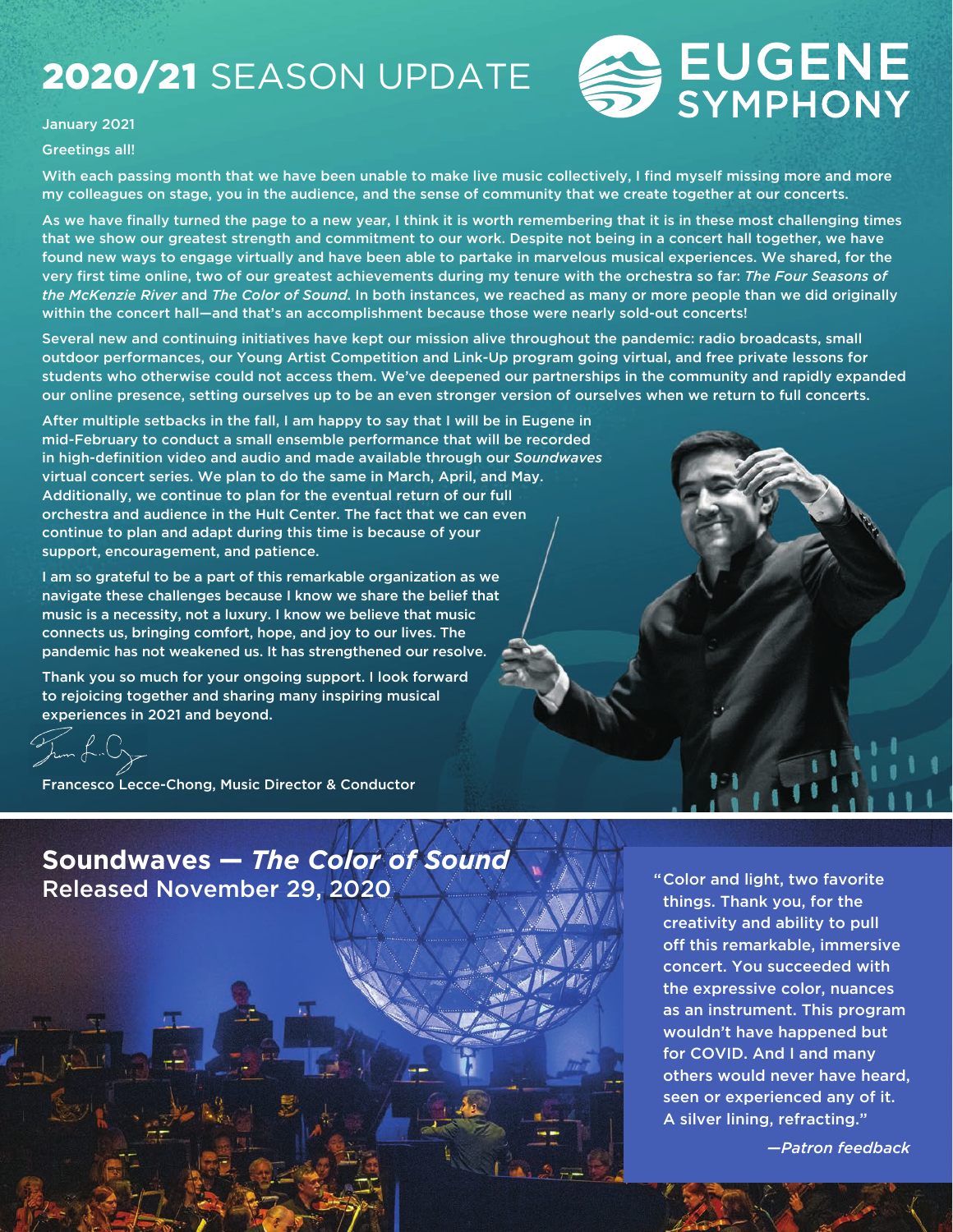### Dear Eugene Symphony supporters,

While very little of this past year has gone the way any of us could have predicted, I am pleased to share that we anticipate ending this fiscal year on June 30, 2021 in good financial health and with a balanced operating budget. This projection—detailed on the following page—is based on the gift renewals we anticipate receiving by year's end. If we learned anything from 2020, it is that things can change in a moment's notice, so I share this news with the caveat that any unexpected events in the next five months could amend this forecast.



Without concert tickets to sell, we have relied solely on contributed revenue and will continue to do so for the duration of the 2020/21 season. We have continued to engage our community and hire as many of our talented musicians as possible because of the support of a broad consortium of organizations and individuals. These funds include the largest single-year grant in our organization's 55-year history, from the Coronavirus relief program administered by the Oregon Cultural Trust. We are also grateful for and humbled by the steadfast support of other granting foundations, corporate partners, and individual donors who believe we must keep moving forward and maintain our capacity so that when a return to the concert hall is possible, we are ready.

So even though we haven't performed a concert in the traditional sense since February 29, 2020, I am proud of the many creative ways the Eugene Symphony has continued to deliver on its mission of *enriching lives through the power of music*. All told, our virtual activities have allowed us to reach more people than we typically do with in-person events during the same time period. That's a silver lining, to be sure, but we know it's not a replacement for the live music we all cherish and crave. We do hope to return to live performances with audiences by this summer, pending health guidelines, and will provide more updates as plans become more concrete.

In the meantime, I invite you to peruse the pages that follow for more details about how your support makes an impact. Until we meet again at the Hult Center, Cuthbert Amphitheater, or anywhere else the magic of music convenes us, I wish you well, and say again, THANK YOU!

My best,<br>Carl Treeb

Scott Freck, Executive Director

## *The Four Seasons of The McKenzie* Re-released October 29, 2020

"What a great idea and what a very enjoyable performance! Living very near Vida as I do, I was most impressed by the photography, and Vivaldi's "Four Seasons" was just perfect to display this magical river."

"We needed this sooo much!"

*—Patron feedback*



#### **2020/21 SEASON SPONSORS**











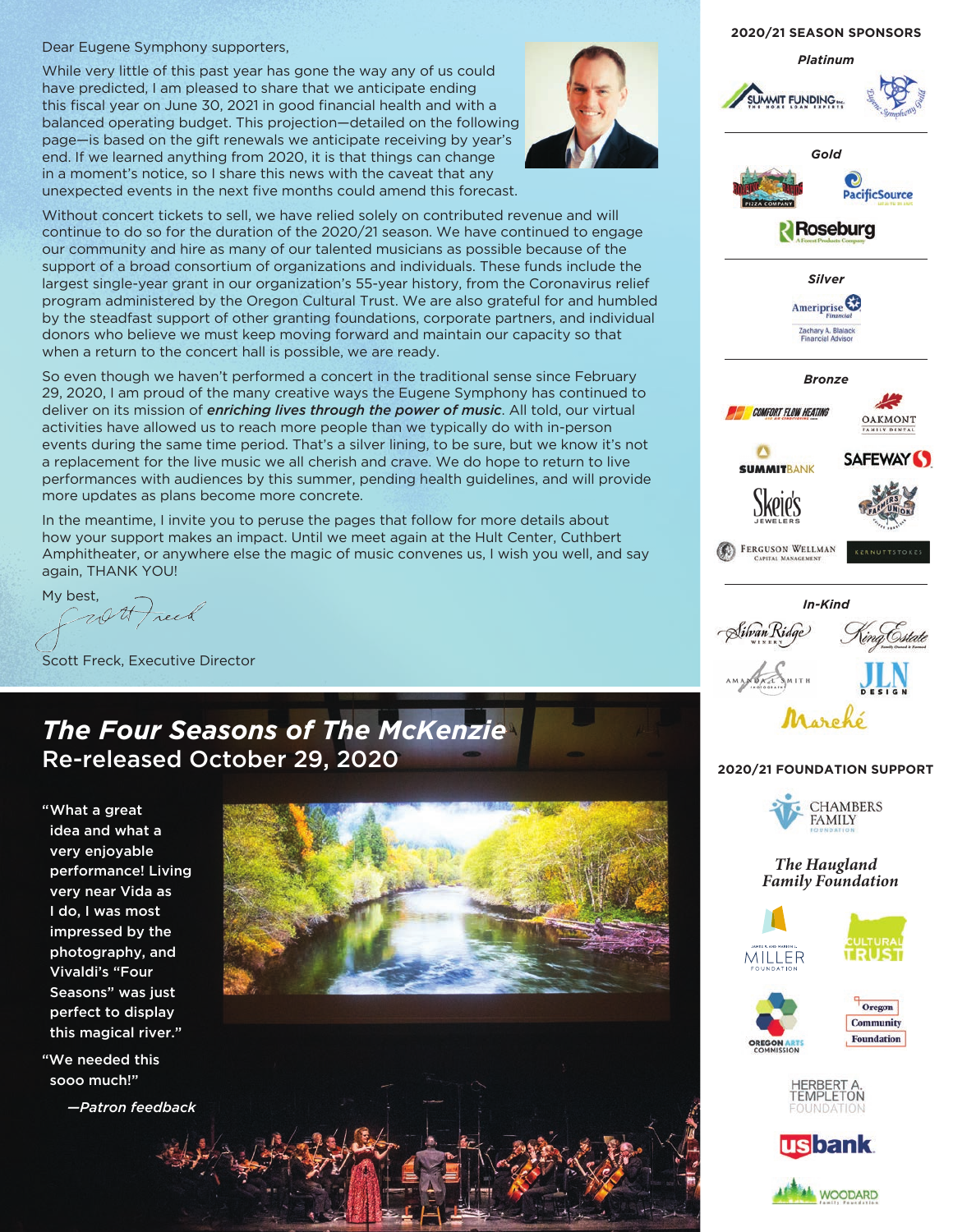# 2020/21 FINANCIAL UPDATE